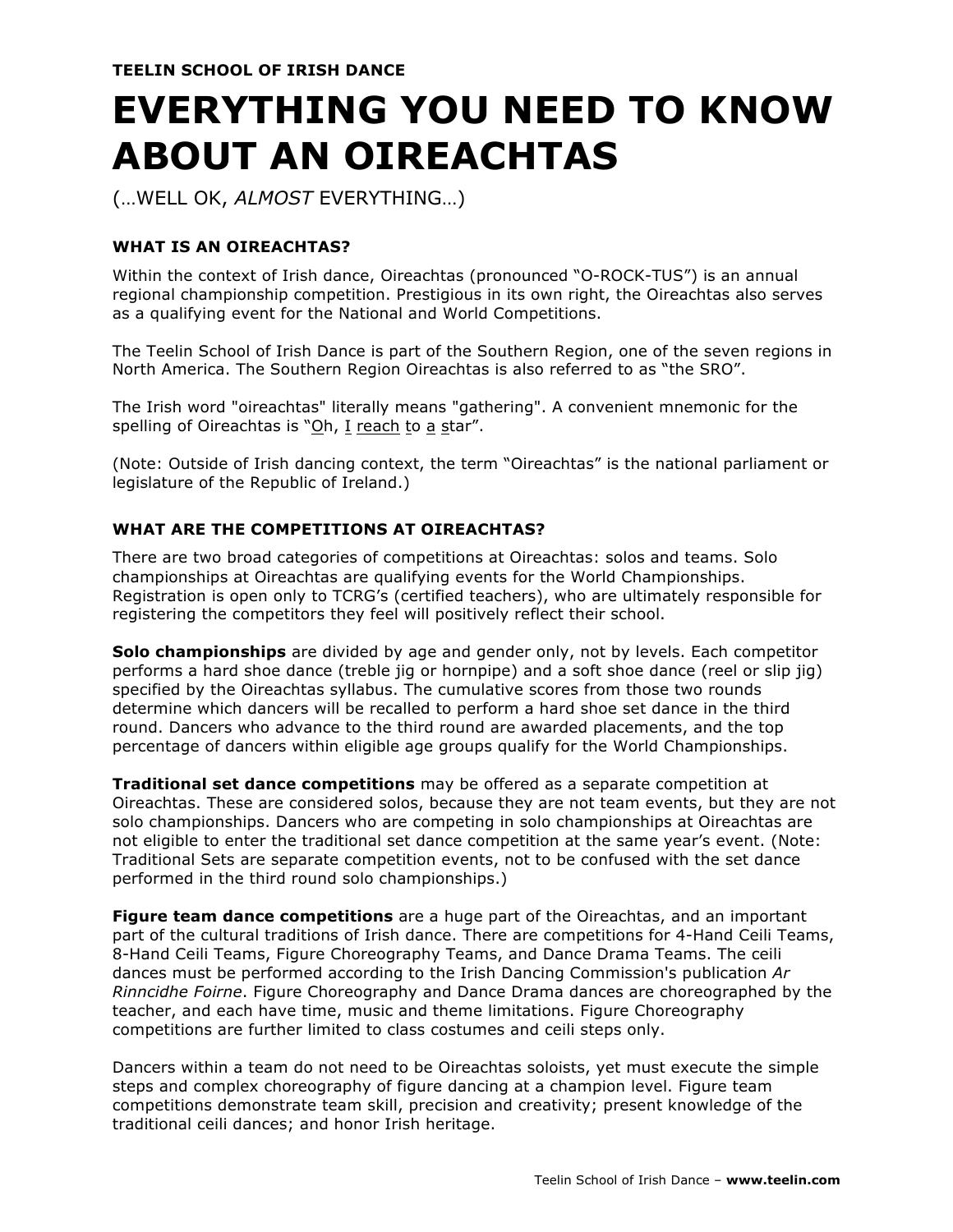## **HOW IS THE OIREACHTAS DIFFERENT FROM A FEIS?**

Echoing a Southern Region satirist, the Oireachtas is for the most part "just a big honkin' feis". However, there are significant differences, as specified in the following chart…

|                                          | <b>FEIS</b>                                                                                                                                                                                                                                                                                                                                                                                                                                                                                                                                                                                                                                        | <b>OIREACHTAS</b>                                                                                                                                                                                                                                                                                                                                                                                                                                                                                                                                                                                                                                                                                                                                                                                                                                                      |
|------------------------------------------|----------------------------------------------------------------------------------------------------------------------------------------------------------------------------------------------------------------------------------------------------------------------------------------------------------------------------------------------------------------------------------------------------------------------------------------------------------------------------------------------------------------------------------------------------------------------------------------------------------------------------------------------------|------------------------------------------------------------------------------------------------------------------------------------------------------------------------------------------------------------------------------------------------------------------------------------------------------------------------------------------------------------------------------------------------------------------------------------------------------------------------------------------------------------------------------------------------------------------------------------------------------------------------------------------------------------------------------------------------------------------------------------------------------------------------------------------------------------------------------------------------------------------------|
| <b>REGISTRATION</b>                      | Students register independently.                                                                                                                                                                                                                                                                                                                                                                                                                                                                                                                                                                                                                   | Registration by TCRG (teacher).                                                                                                                                                                                                                                                                                                                                                                                                                                                                                                                                                                                                                                                                                                                                                                                                                                        |
| <b>LOCATION</b>                          | Determined by local feis committee.                                                                                                                                                                                                                                                                                                                                                                                                                                                                                                                                                                                                                | Varies per region, and is determined<br>by IDTANA (Irish Dance Teachers<br>Association of North America). The<br>Southern Region spans from<br>Maryland to Florida to Texas, and<br>the SRO location generally rotates<br>throughout the region.                                                                                                                                                                                                                                                                                                                                                                                                                                                                                                                                                                                                                       |
| <b>DATE</b>                              | Determined by local feis committee<br>and held throughout the year.                                                                                                                                                                                                                                                                                                                                                                                                                                                                                                                                                                                | The SRO is a full 3-day event,<br>usually held the first weekend of<br>December (or one full week after<br>Thanksgiving).                                                                                                                                                                                                                                                                                                                                                                                                                                                                                                                                                                                                                                                                                                                                              |
| <b>VENUE</b>                             | Hotel ballrooms, convention centers,<br>a school gyms or other sports<br>complex, outdoor festivals, etc.                                                                                                                                                                                                                                                                                                                                                                                                                                                                                                                                          | Typically held in the ballrooms of a<br>large hotel, or in a convention<br>center.                                                                                                                                                                                                                                                                                                                                                                                                                                                                                                                                                                                                                                                                                                                                                                                     |
| <b>PARTICIPANTS</b>                      | With their instructor's permission,<br>any student of an IDTANA registered<br>teacher can participate in any feis<br>world-wide. Most feiseanna cap the<br>maximum number of entries.                                                                                                                                                                                                                                                                                                                                                                                                                                                              | Restricted to dancers of an IDTANA<br>registered teacher within the region.<br>There are no entry caps. Teachers<br>are expected to maintain the caliber<br>of dancing with their entries.                                                                                                                                                                                                                                                                                                                                                                                                                                                                                                                                                                                                                                                                             |
| <b>SOLO DANCE</b><br><b>COMPETITIONS</b> | <b>Beg-PW:</b> divided by level, age, and<br>dance. Competitors perform two<br>steps of each dance, and prizes are<br>awarded for each dance.<br>Traditional Sets might be offered<br>as an "extra" event at a feis.<br>Prelim and Open Champ: divided<br>by age group and include a minimum<br>of two rounds: a hard shoe dance (3<br>steps of treble jig, or 2.5 steps of<br>hornpipe, or a set dance for Open<br>level) and a soft shoe dance (3 steps<br>of reel or 2.5 steps of slip jig).<br>Scores are combined for a single<br>presentation of awards. Some<br>feiseanna offer a third round, or a<br>separate competition for set dances. | Competition groups for Solo<br><b>Championships</b> are divided by age<br>and gender only - not by levels. All<br>competitors dance the first two<br>rounds, and the top cumulative<br>scores determine those dancers<br>recalled to the third round<br>(approximately 50%). Placement is<br>awarded to recalled competitors.<br>First Round: hard shoe (3 steps of<br>treble jig or 2.5 steps of hornpipe)<br><b>Second Round: soft shoe (3 steps)</b><br>of reel or 2.5 steps of slip jig)<br>Third Round: set dance (traditional<br>set for U8 and U9 age groups,<br>original set for all other age groups)<br>Competition groups for Traditional<br>Sets are divided by age only, not<br>level, and performed in just one<br>round per group. Dancers who are<br>competing in Solo Championships<br>are ineligible. Traditional Sets are<br>not a qualifier event. |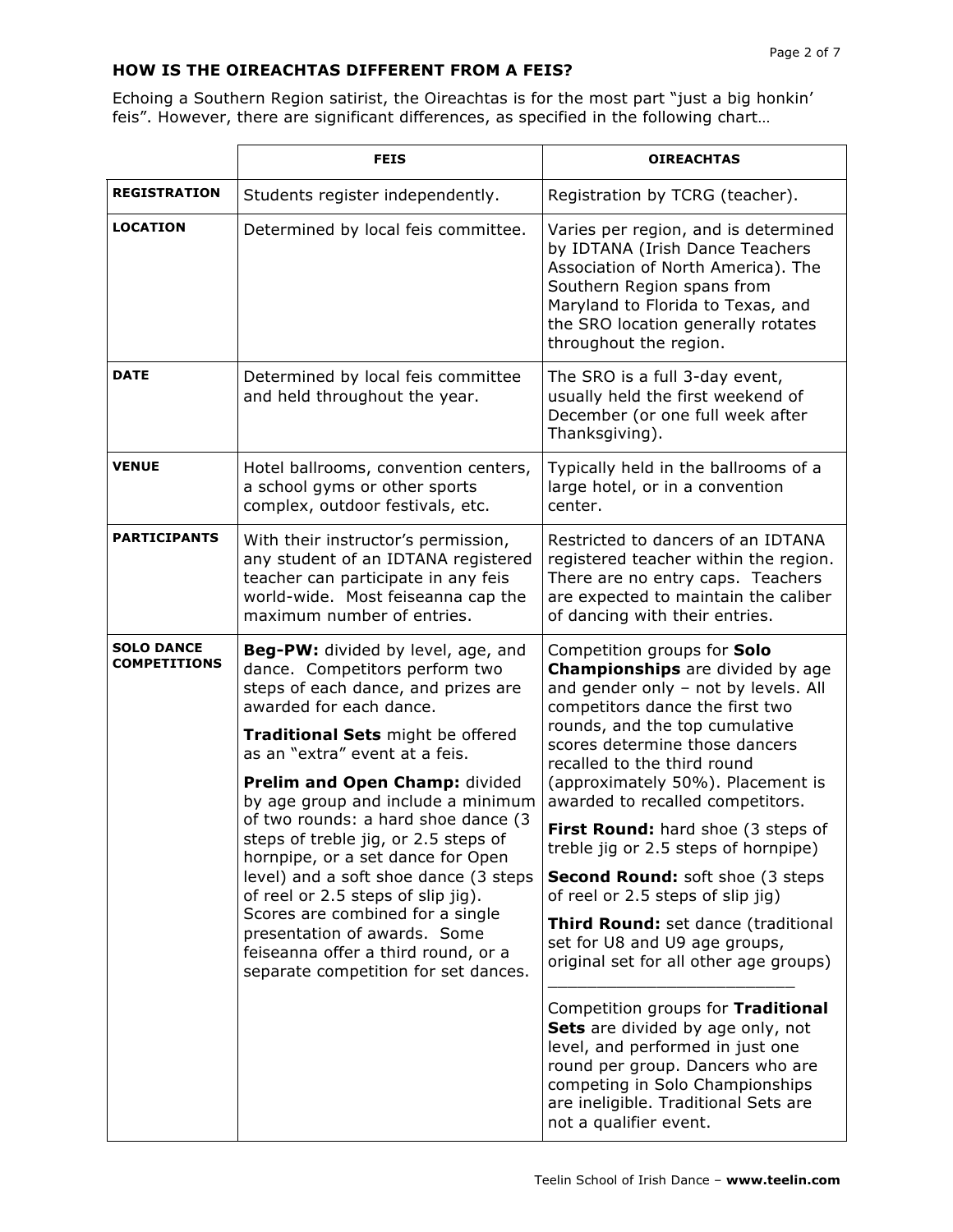|                                            | <b>FEIS</b>                                                                                                                                                                                                                                                                                                                                                                                            | <b>OIREACHTAS</b>                                                                                                                                                                                                                                                                                                                                                                             |
|--------------------------------------------|--------------------------------------------------------------------------------------------------------------------------------------------------------------------------------------------------------------------------------------------------------------------------------------------------------------------------------------------------------------------------------------------------------|-----------------------------------------------------------------------------------------------------------------------------------------------------------------------------------------------------------------------------------------------------------------------------------------------------------------------------------------------------------------------------------------------|
| <b>FIGURE TEAMS</b><br><b>COMPETITIONS</b> | Teams are comprised of dancers of<br>any level from the same school and<br>must dance in the age bracket of the<br>OLDEST team member. Each dancer<br>can only dance one dance of that<br>particular type. Team dancing varies<br>from feis to feis, but most often<br>includes:<br>2-Hand Dance (48 bars)<br>3-Hand Dance (48 bars)<br>4-Hand Ceili Dance<br>6-Hand Ceili Dance<br>8-Hand Ceili Dance | Participants must dance in the age<br>bracket of the OLDEST team<br>member, and must meet a specified<br>percentage of team members within<br>the correct age bracket. Limited type<br>of dance repetition is allowed for<br>team members. There are four<br>Team Championship categories at<br>Oireachtas:<br>4-Hand Ceili Dance<br>8-Hand Ceili Dance<br>Figure Choreography<br>Dance Drama |
| <b>COSTUMES</b>                            | <b>Solos:</b> School costume for beginner<br>and advanced beginners. Advanced<br>levels have the option of wearing a<br>solo costume (subject to each<br>school's policy for costumes).<br>Teachers often allow shirt/blouse or<br>a simpler costume for newer<br>competitors.<br>Teams: typically school costumes                                                                                     | <b>Solos:</b> solo costumes<br>Teams: school costumes only for<br>ceili and choreography competitions;<br>original costumes and props are<br>permitted for Dance Drama                                                                                                                                                                                                                        |
| <b>STAGES</b>                              |                                                                                                                                                                                                                                                                                                                                                                                                        |                                                                                                                                                                                                                                                                                                                                                                                               |
|                                            | Vary in size, material, and<br>arrangement.<br>Sometimes seating for spectators is<br>offered, sometimes not.                                                                                                                                                                                                                                                                                          | Stages at Oireachtas are LARGE and<br>raised. Movement into and out of the<br>ballroom is generally only allowed<br>between dances to avoid distracting<br>the competitors.<br>The front row of chairs in each dance                                                                                                                                                                          |
|                                            |                                                                                                                                                                                                                                                                                                                                                                                                        | hall is reserved for TCRG / ADCRG<br>seating only.                                                                                                                                                                                                                                                                                                                                            |
| <b>PRACTICE</b><br><b>AREAS</b>            | Usually there is a designated<br>practice area for dancers to warm up<br>their hard shoe dances before<br>competing. Oftentimes dancers<br>warm up their soft shoe dances in<br>any available open space.                                                                                                                                                                                              | Typically the Oireachtas venue AND<br>each hotel with a block of rooms for<br>the event will offer a designated<br>practice room. Dancers at this level<br>of competition are expected to be<br>practicing every day, therefore these<br>events accommodate those dancers<br>who travel and stay multiple days.                                                                               |
| <b>MUSICIANS</b>                           | Musicians vary greatly and are<br>sometimes shared by two (or more)<br>competition stages.                                                                                                                                                                                                                                                                                                             | Oireachtasai (and other majors) hire<br>outstanding musicians, usually two<br>musicians for each stage.                                                                                                                                                                                                                                                                                       |
| <b>COMPETITION</b><br><b>GROUP SIZES</b>   | Varies depending on the feis.<br>Groups with too few competitors<br>(generally less than 5) will be<br>combined with the next age group.<br>Conversely large groups (generally<br>more than 30) may be divided.                                                                                                                                                                                        | Age groups will be specified on the<br>syllabus, and may not be combined<br>for any qualifier events, but may be<br>divided if there are more than 150<br>dancers in a single age group.                                                                                                                                                                                                      |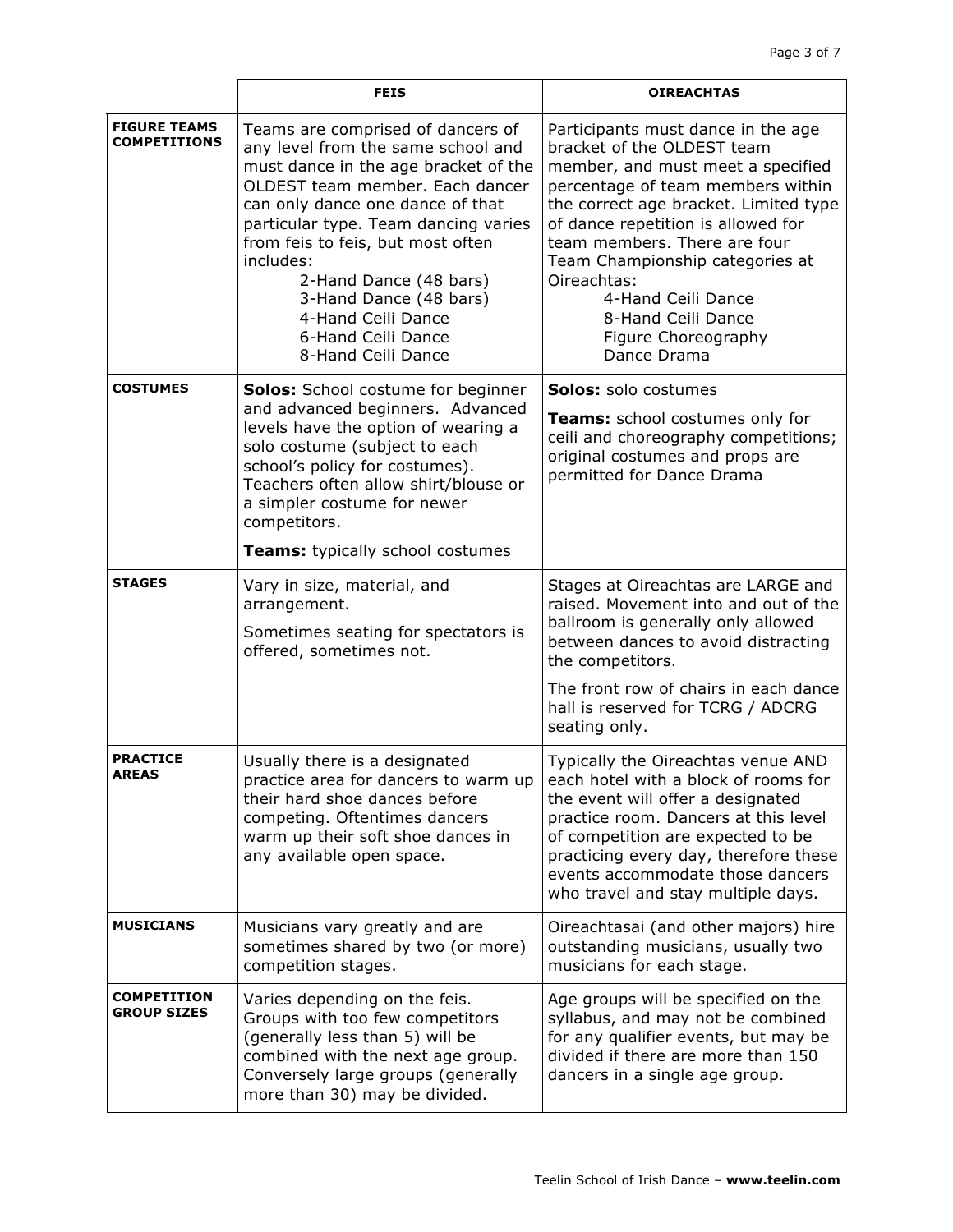|                                                  | <b>FEIS</b>                                                                                                                                                                                                                                                                                                                                | <b>OIREACHTAS</b>                                                                                                                                                                                                                                                                                                                      |
|--------------------------------------------------|--------------------------------------------------------------------------------------------------------------------------------------------------------------------------------------------------------------------------------------------------------------------------------------------------------------------------------------------|----------------------------------------------------------------------------------------------------------------------------------------------------------------------------------------------------------------------------------------------------------------------------------------------------------------------------------------|
| <b>SCHEDULE</b>                                  | A feis schedule usually lists the feis<br>start time and each stage's order of<br>competitions. Occasionally<br>intermediate times will be listed.<br>Competitors normally check in 1-2<br>competitions ahead of their own.                                                                                                                | The Oireachtas schedule lists the<br>approximate start time and location<br>for each round of each competition.<br>If any conflict exists, only the<br>registered TCRG can request a<br>competition remain open.                                                                                                                       |
|                                                  | Stage conflicts are common, and<br>competitions will often be held open<br>to accommodate this if the stage<br>manager has been advised of the<br>conflict. Parents may approach<br>stage managers to request this.<br>Competitors are expected, however,<br>to check in for a held competition as<br>soon as possible.                    | <b>Important:</b> competitors (solos and<br>teams) must check in with the stage<br>manager at least 30 minutes prior to<br>the start of their competition,<br>regardless of dance order. Once a<br>competition begins, any competitor<br>or team that has not checked in with<br>the stage manager forfeits their<br>competition.      |
| <b>COMPETITOR</b><br><b>NUMBER</b><br>ASSIGNMENT | Numbers are assigned by the local<br>feis committee, and are usually<br>independent of the order in which<br>the competitors dance. Prelim and<br>Open Champ competitors will dance<br>each round in as close to the same<br>order as possible. The local feis<br>committee determines the process of<br>determining the order of dancers. | <b>Solos:</b> The Oireachtas program<br>booklet lists each competition group.<br>Dancers compete in numerical order<br>according to this number. Each<br>round will begin with a different<br>number (randomly chosen and<br>announced in the program booklet).<br>Teams: are listed by school name<br>and are ordered as above.       |
| <b>JUDGES</b>                                    | Beg-PW and Teams: one judge per<br>competition<br>Prelim and Open Champ: three<br>judges per competition                                                                                                                                                                                                                                   | <b>Solos:</b> three different judges per<br>dance (9 maximum per competition)<br>Teams: three judges per<br>competition                                                                                                                                                                                                                |
| <b>RECALLS</b>                                   | Not applicable.                                                                                                                                                                                                                                                                                                                            | Announced between the second and<br>third rounds of solo championships.<br>Competitor numbers of recalled<br>dancers are read in numerical order.<br>Team events and Trad Sets only<br>compete one round at Oireachtas.<br>However, a recall list will be posted<br>announcing which competitors need<br>to attend the placement award |
|                                                  |                                                                                                                                                                                                                                                                                                                                            | ceremony in full costume in order to<br>receive their award.                                                                                                                                                                                                                                                                           |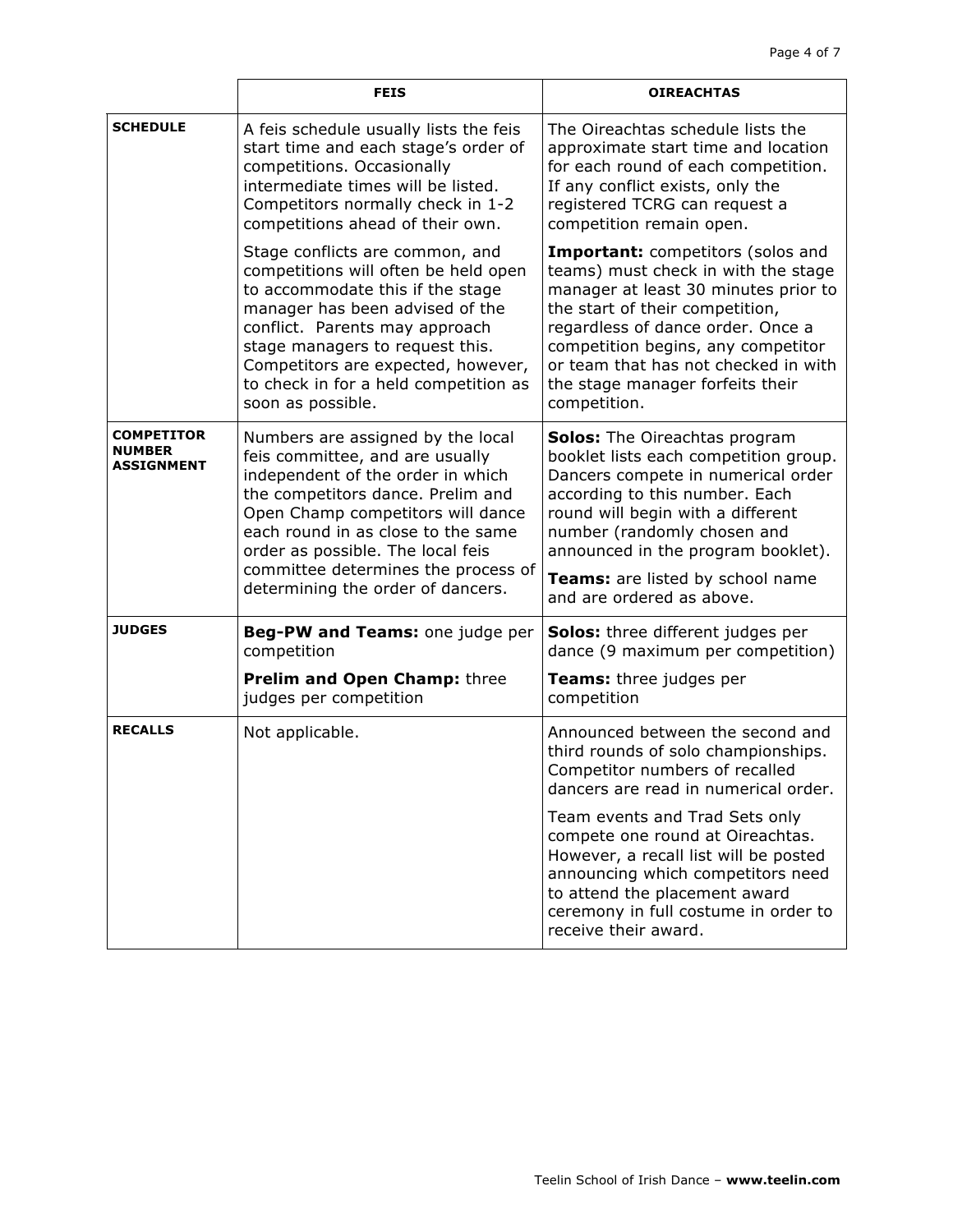|                                      | <b>FEIS</b>                                                                                                                                                                                                                                                                                                              | <b>OIREACHTAS</b>                                                                                                                                                                                                                                |
|--------------------------------------|--------------------------------------------------------------------------------------------------------------------------------------------------------------------------------------------------------------------------------------------------------------------------------------------------------------------------|--------------------------------------------------------------------------------------------------------------------------------------------------------------------------------------------------------------------------------------------------|
| <b>AWARDS</b>                        | <b>Beg-PW:</b> posted on a scoreboard,<br>and awards claimed at an award                                                                                                                                                                                                                                                 | An award ceremony is held at the<br>end of each competition day.                                                                                                                                                                                 |
|                                      | table.<br>Prelim and Open Champ: awards<br>are announced some time after each<br>competition is completed. Typically<br>all competitors who have placed are<br>invited to the presentation area, and<br>then placement is announced<br>ascending to first place. Dancers<br>need to be dressed in competition<br>attire. | Solo Championships: all dancers<br>who recalled must attend the award<br>ceremony dressed in full costume<br>(including shoes). Placement is<br>announced ascending to first place,<br>and presented onstage.                                    |
|                                      |                                                                                                                                                                                                                                                                                                                          | <b>Teams:</b> a list of winning teams is<br>usually posted. All winning team<br>members are expected to attend the<br>award ceremony dressed in full<br>costume (including shoes). Teams<br>are invited onstage as each<br>placement is awarded. |
|                                      |                                                                                                                                                                                                                                                                                                                          | A Parade of Champions is held at the<br>end of the final award ceremony.                                                                                                                                                                         |
| <b>SCORES</b>                        | Beg-PW and Teams: judges' scores<br>and comments (if any) are generally<br>available either at the end of the<br>day, or sent by email.                                                                                                                                                                                  | Solos scores are available after the<br>award ceremony. (Look for the table<br>or booth where they are being<br>distributed. There may be a fee.)                                                                                                |
|                                      | Prelim and Open Champ: score<br>sheets are generally handed to each<br>competitor after awards are<br>announced.                                                                                                                                                                                                         | Score sheets will list the point value<br>of each score awarded by each judge<br>and the conversion to Irish point<br>scale which determines placement.<br>No comments are offered at<br>Oireachtas.                                             |
| <b>RESULT</b><br><b>IMPLICATIONS</b> | Adv Beg-PW: placement awards<br>allow advancement to the next level<br>as determined by the North<br>American Feis Committee (NAFC)<br>rules.                                                                                                                                                                            | Oireachtas is a qualifying event for<br>champs and teams for North<br>American and World Championships.                                                                                                                                          |
|                                      |                                                                                                                                                                                                                                                                                                                          | <b>Solos:</b> A pre-determined percentage<br>of dancers awarded placement for                                                                                                                                                                    |
|                                      | <b>Prelim:</b> dancers must win two firsts<br>to move to Open Champion level.                                                                                                                                                                                                                                            | age U10 champ solos and above will<br>qualify to compete at the World<br>Championships, and a slightly larger<br>percentage will qualify for North<br>American Championships.                                                                    |
|                                      | Open Champ: dancers who win first<br>are eligible for that year's NAFC Belt<br>Championship.                                                                                                                                                                                                                             |                                                                                                                                                                                                                                                  |
|                                      |                                                                                                                                                                                                                                                                                                                          | Teams: 8-Hand Ceili, Figure<br>Choreography, or Dance Drama<br>teams may compete at the North<br>American Championships. 4-Hand<br>teams may be combined to compete<br>as well, at a teacher's discretion.                                       |
|                                      |                                                                                                                                                                                                                                                                                                                          | Teams who placed well at Oireachtas<br>may be eligible to compete at the<br>World Championships, at a teacher's<br>discretion.                                                                                                                   |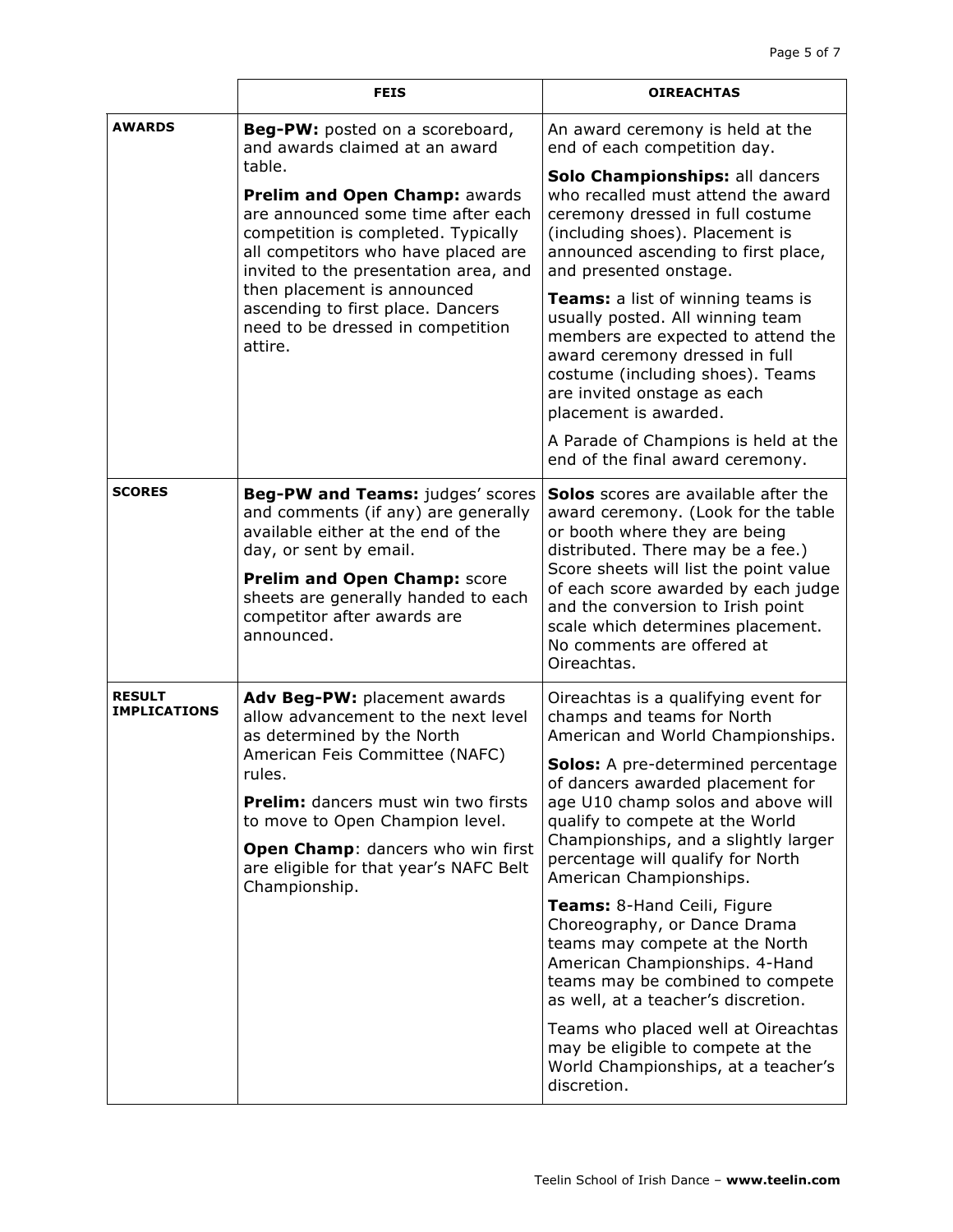|                     | <b>FEIS</b>                                                                                                                                                                                                                                                                                                                                                                     | <b>OIREACHTAS</b>                                                                                                                                                                                                                                                                                                                                                                                                                                             |
|---------------------|---------------------------------------------------------------------------------------------------------------------------------------------------------------------------------------------------------------------------------------------------------------------------------------------------------------------------------------------------------------------------------|---------------------------------------------------------------------------------------------------------------------------------------------------------------------------------------------------------------------------------------------------------------------------------------------------------------------------------------------------------------------------------------------------------------------------------------------------------------|
| <b>OTHER MAJORS</b> | There are three annual NAFC<br>Championships that rotate each<br>year: the North American Senior<br>Irish Dance Championships, the<br>North American Junior Irish Dance<br>Championships, and the North<br>American Minor Irish Dance<br>Championships. Only Open<br>Champion level dancers who have<br>won a first place within the calendar<br>year are permitted to compete. | The World Irish Dancing<br>Championships (Oireachtas Rince na<br>Cruinne) is an eight-day competition<br>typically held Holy Week (preceding<br>and including Roman Catholic Easter<br>Sunday).<br>The North American Championships<br>is a five-day competition typically<br>held end of June or early July<br>(usually including American<br>Independence Day). Some additional<br>international majors are open to<br>eligible dancers from North America. |

#### **WHAT ELSE DO I NEED TO KNOW?**

At each competition, dancers and teams are judged from the moment they approach the edge of the stage until the moment they leave the stage area and are no longer in the judges' view. Everything counts, and judges can be influenced by dancers' reactions to their own dancing! Dancers should remember to arrive prepared at the stage in plenty of time (warmed up, shoes double knotted, costume zipped and ready, hair done, etc).

When you are competing, focus your energy on doing your best and presenting a relaxed but energetic image to the judges at all times. Excess nerves can be as damaging as lack of focus, so it is best to get your nerves under control before heading to the competition.

Your instructors want to give you the best opportunity to dance your potential. As a general rule of thumb, if your instructor gives you any further instruction at the Oireachtas, just do it! Ask questions later.

For solo competitions, only those performing are on the stage, and music only plays for the requisite number of bars. As the competitors finish, the next two (or three) will enter the stage in numerical order, wait for the previous dancers to be dismissed, and then step forward to "starting position". Competition groups U14 and younger typically dance three competitors onstage at a time; U15 and older will dance two competitors onstage at a time.

Once you have started dancing, do not stop unless you hear the judges' bell ring, even if another dancer falls. If you fall, get up and continue dancing (if possible) unless the judge rings the bell. The dance is still being judged unless a judge stops the competition. The judges will decide whether the fall will count against the dancer who fell, and whether/when dancers will return and repeat the dance. The stage manager will help clarify if there is any confusion.

While in a competition hall, clap politely for other dancers and teams as they finish. Do NOT clap along with the music during competition, yell cheers, or chat with others while dancers are on the stage. Respect every dancer's and every team's time in front of the judges.

#### **HOW CAN I HELP TO KEEP THE OIREACHTAS A POSITIVE EXPERIENCE?**

There is a certain thrill, a tangible energy at this large gathering of people for a high-level competition. The atmosphere is charged with excitement! Many families fly or drive great